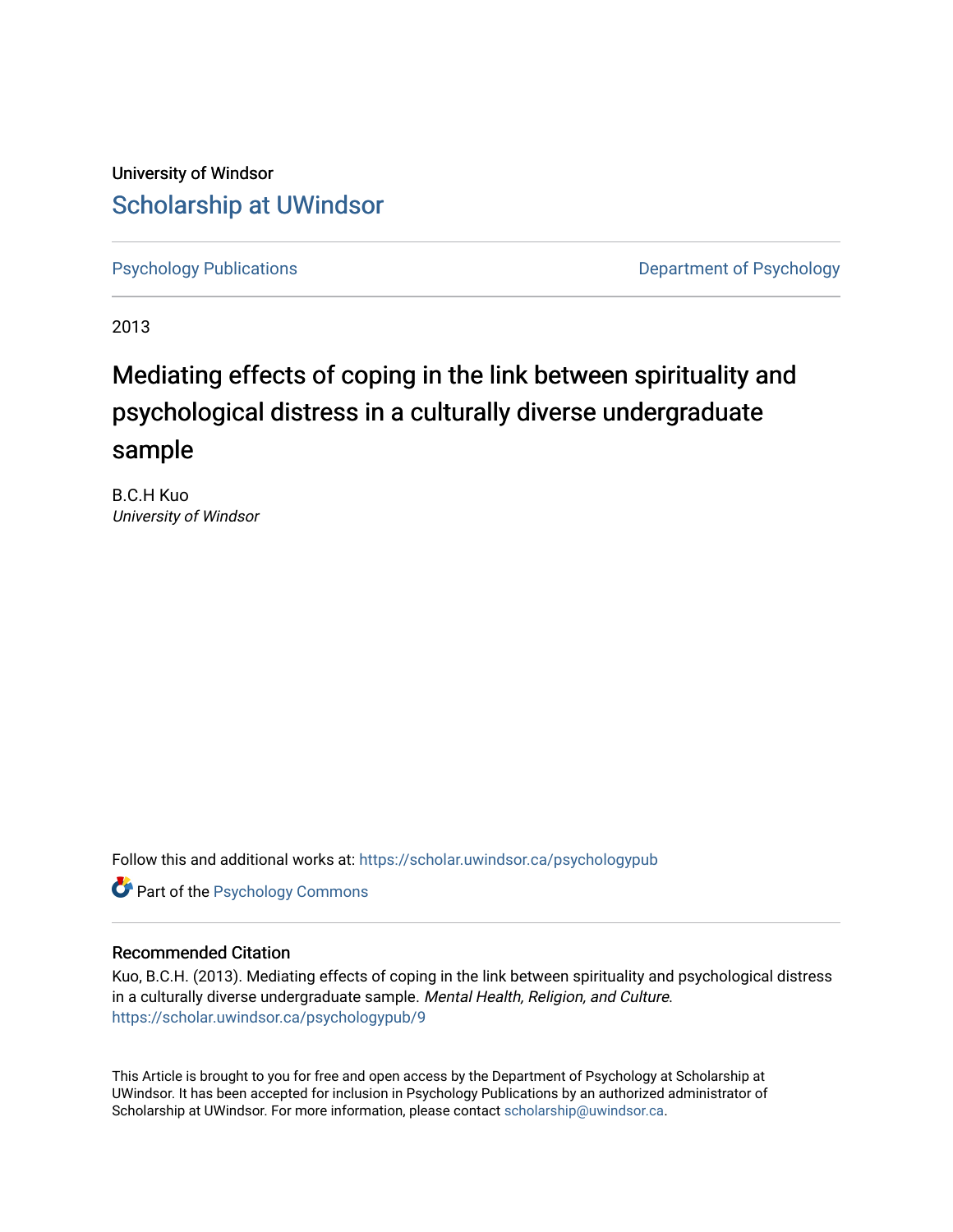This article was downloaded by: [University of Windsor] On: 26 March 2013, At: 13:56 Publisher: Routledge Informa Ltd Registered in England and Wales Registered Number: 1072954 Registered office: Mortimer House, 37-41 Mortimer Street, London W1T 3JH, UK



## **Mental Health, Religion & Culture**

Publication details, including instructions for authors and subscription information: <http://www.tandfonline.com/loi/cmhr20>

## **Mediating effects of coping in the link between spirituality and psychological distress in a culturally diverse undergraduate sample**

Ben C. H. Kuo<sup>a</sup>, Robert Arnold<sup>a</sup> & Beatriz Rodriguez-Rubio<sup>a</sup> <sup>a</sup> Department of Psychology, University of Windsor, 401 Sunset Ave., Chrysler Hall South, Windsor, Ontario, Canada, N9B 3P4 Version of record first published: 26 Mar 2013.

**To cite this article:** Ben C. H. Kuo , Robert Arnold & Beatriz Rodriguez-Rubio (2013): Mediating effects of coping in the link between spirituality and psychological distress in a culturally diverse undergraduate sample, Mental Health, Religion & Culture, DOI:10.1080/13674676.2013.780015

**To link to this article:** <http://dx.doi.org/10.1080/13674676.2013.780015>

## PLEASE SCROLL DOWN FOR ARTICLE

Full terms and conditions of use: [http://www.tandfonline.com/page/terms-and](http://www.tandfonline.com/page/terms-and-conditions)[conditions](http://www.tandfonline.com/page/terms-and-conditions)

This article may be used for research, teaching, and private study purposes. Any substantial or systematic reproduction, redistribution, reselling, loan, sub-licensing, systematic supply, or distribution in any form to anyone is expressly forbidden.

The publisher does not give any warranty express or implied or make any representation that the contents will be complete or accurate or up to date. The accuracy of any instructions, formulae, and drug doses should be independently verified with primary sources. The publisher shall not be liable for any loss, actions, claims, proceedings, demand, or costs or damages whatsoever or howsoever caused arising directly or indirectly in connection with or arising out of the use of this material.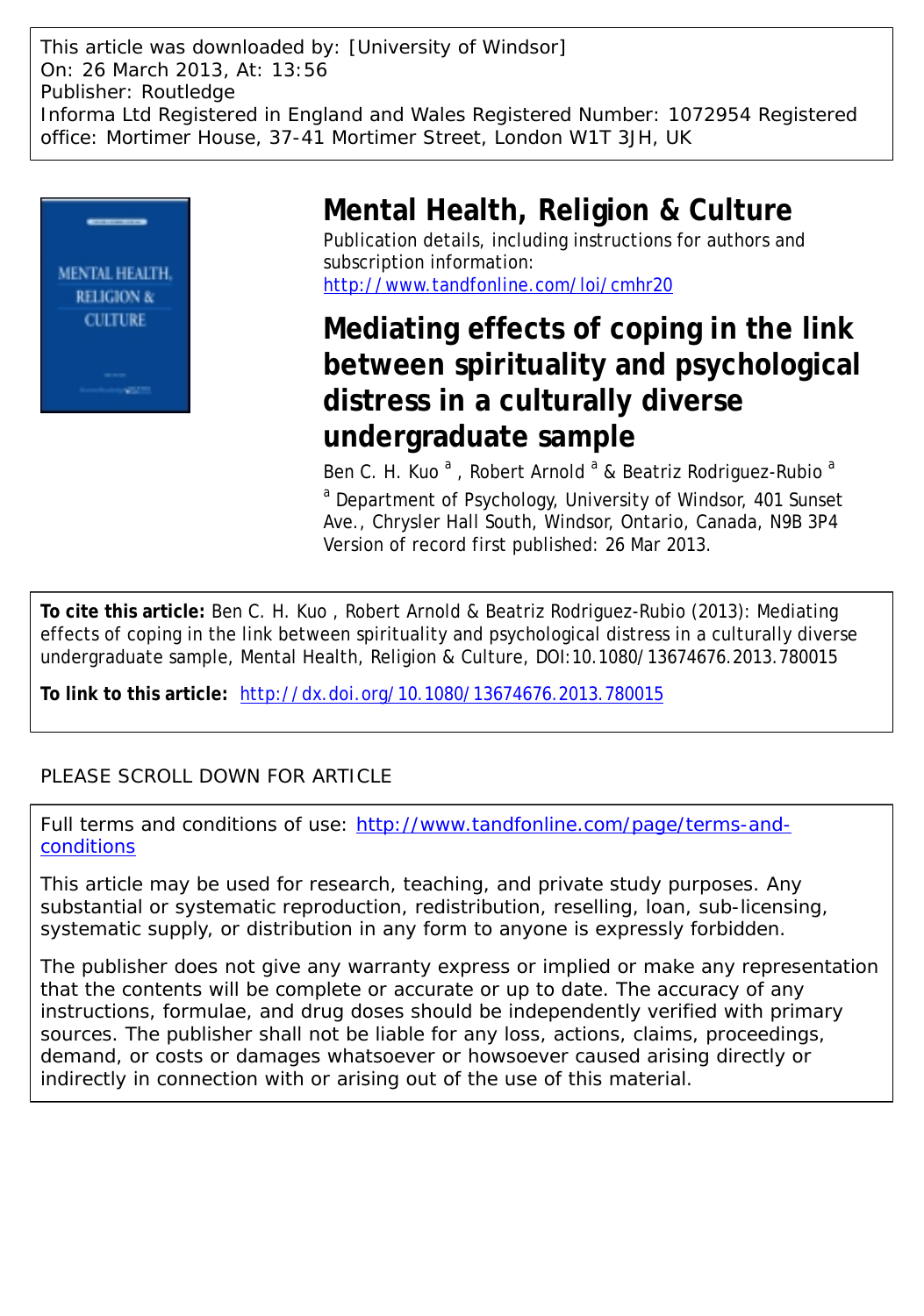### Mediating effects of coping in the link between spirituality and psychological distress in a culturally diverse undergraduate sample

Ben C. H. Kuo\*, Robert Arnold and Beatriz Rodriguez-Rubio

Department of Psychology, University of Windsor, 401 Sunset Ave., Chrysler Hall South, Windsor, Ontario, Canada, N9B 3P4

(Received 18 September 2012; final version received 22 February 2013)

The present study sets out to examine the spirituality-coping-health link in a culturally and religiously diverse undergraduate sample  $(N = 301)$  in Canada. Specifically, this investigation: (a) assessed intrinsic spirituality with a factorially derived measure, created based on a multidimensional measure of spirituality; (b) tested the mediating role of coping in the spirituality-psychological well-being relation with a validated cross-cultural measure of coping; and (c) examined this complex, multivariate web of relationships with a path analysis. The results showed that Intrinsic Spirituality reduced Psychological Distress, promoted the use of Collective Coping, and reduced the use of Avoidance Coping. Furthermore, Engagement Coping reduced Psychological Distress while Avoidance Coping increased the distress. The findings suggest that one way in which spiritual faith and belief can act to improve individuals' psychological well-being is through promoting adaptive and culturally congruent/appropriate coping behaviours in the face of stressful situations. Implications and recommendations for future research are discussed.

Keywords: spirituality; religion; coping; collective coping; cross-cultural coping; health; psychological distress

Spirituality and religion have been identified as seriously "overlooked" and understudied, constructs within cross-cultural psychological research (Lonner, 2011; Tarakeshwar, Stanton, & Pargament, 2003). Yet the far-reaching influences of religion and spirituality in the lives of individuals, societies, and cultures around the world are evident and well-documented throughout human history (Hall, Meador, & Koenig, 2008). Increasing empirical research has pointed to the particular importance of spirituality and religion in the lives of many individuals, of diverse racial and ethnic backgrounds (Tarakeshwar et al., 2003), especially when responding to stressful, adverse, and even life-threatening circumstances (Constantine, Alleyne, Caldwell, McRae, & Suzuki, 2005; Joseph & Kuo, 2009; Utsey, Adams & Bolden, 2000, for examples). In these contexts, spirituality and religion are often implicated as an essential and prevalent coping mechanism among individuals of racial and ethnic minorities, as well as of immigrant backgrounds (Fischer, Ai, Aydin, Frey, & Haslam, 2010; Kuo, 2011). However, it has been observed that the association between spirituality and cultural influences is currently not wellunderstood and not adequately investigated within cross-cultural psychology (Saroglou & Cohen, 2011; Tarakeshwar et al., 2003).

<sup>\*</sup>Corresponding author. Email: benkuo@uwindsor.ca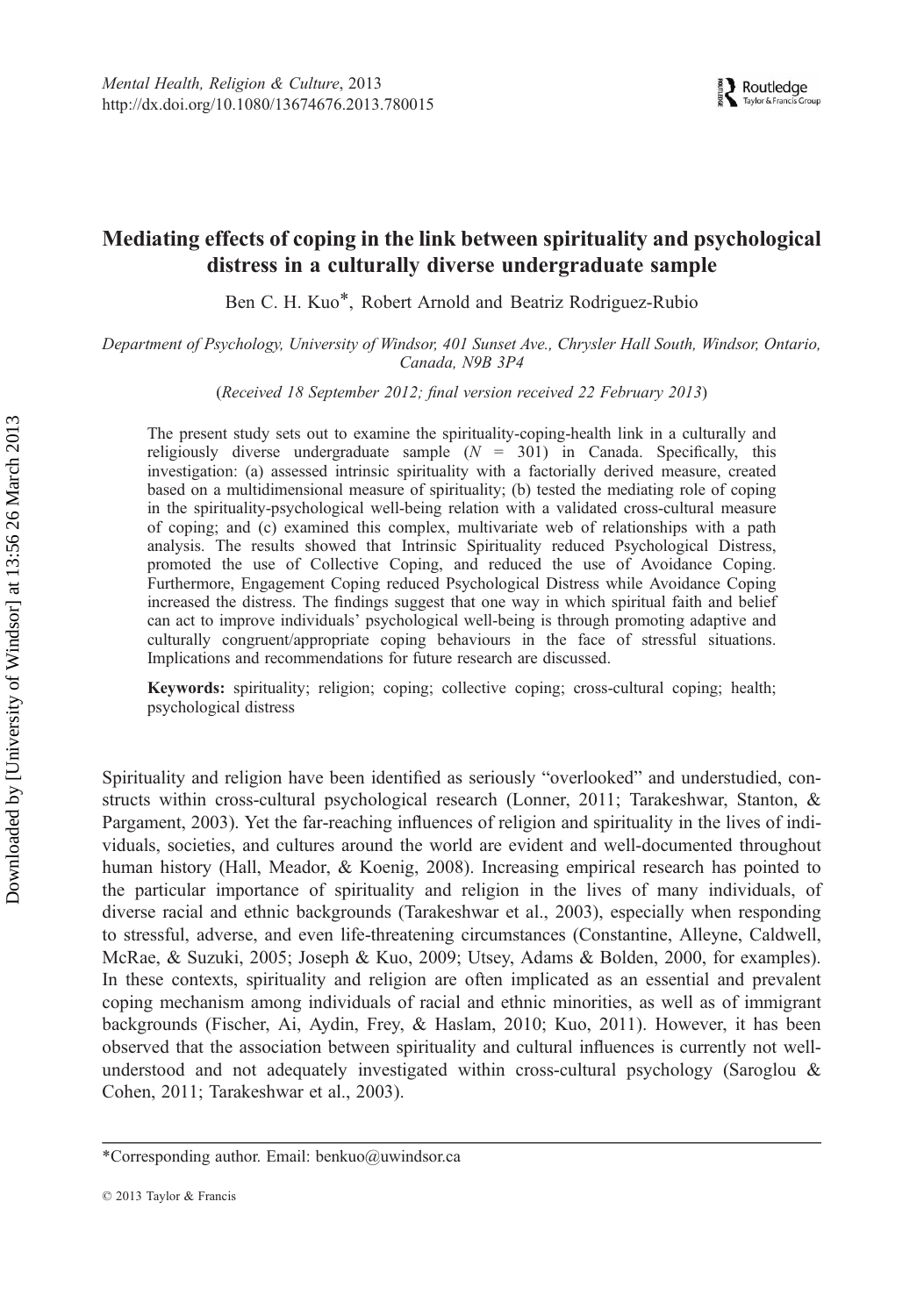#### 2 B.C.H. Kuo et al.

A number of key reviews on this corpus of spirituality-health research have consistently highlighted the positive contributions of spirituality to health outcomes as measured by a wide variety of physical and psychological indicators (see Hall et al., 2008; Hill & Pargament, 2003; Miller & Thoresen, 2003; Pargament, 1997 as examples). While these findings have provided empirical verification for the suspected link between spirituality and health, a major criticism of this body of research is the lack of sophistication and rigour in assessing either spirituality or religion as well as the tendency to treat and measure these constructs as a global, obscure, and unidimensional entity (Hall et al., 2008; Hill & Pargament, 2003; Miller & Thoresen, 2003). Conceptually, it is also not clear how exactly spirituality affects well-being or the specific mechanisms or pathways through which spirituality leads to health (Miller & Thoresen, 2003).

Among the various conceptual explanations of the spirituality-health relationship, the stresscoping model has drawn the most scholarly attention, mainly as a result of Kenneth Pargament and his colleagues' seminal work on "religious coping" (Pargament, 1997, 2002; Pargament, Koenig, & Perez, 2000). In short, this spirituality-driven coping model stipulates that individuals' religious and spiritual resources can be transformed into concrete coping behaviours at times of distress or illness to offset the adverse impacts of stressors on an individual's health (Pargament, 1997, 2002). While evidence supporting the role of religious coping on patients' health abounds (i.e., improving health and reducing mortality), little is currently known about the process through which spirituality interacts with other *non-religious* forms of coping. Even fewer are studies that have examined the spirituality-coping-health association within a cultural conceptual framework involving ethnically diverse samples. The authors' review of the literature yielded only four published studies that specifically investigated the relationships among spirituality, coping, and health with diverse racial, ethnic and international population (i.e., Ahmadi, 2006; Bowie, Curbow, Laveist, Fitzgerald, & Pargament, 2004; Tarakeshwar, Pargament, & Mahoney, 2003; Utsey, Bolden, Williams, Lee, Lanier, & Newsome, 2007).

Thus, the present study attempts to examine the way in which spirituality and psychological health interface through examining the mediating role of three types of coping (i.e., Collective, Engagement, and Avoidance Coping) on the spirituality-health relation in a multicultural sample of undergraduate students in Canada. As such, the current study aims to advance the existing research in this area through: (a) assessing spirituality (i.e., intrinsic spirituality) with a factorially derived measure, created from items in a recently developed multidimensional measure of spirituality; (b) investigating the spirituality-coping-health link with a rare multicultural sample; (c) testing the mediating role of coping in the spiritualty-psychological well-being relation with a validated cross-cultural measure of coping; and (d) examining this complex, multivariate web of relationships simultaneously with a path analysis.

#### Conceptualisation and measurement of spirituality-religiousness

While spirituality and religion (as well, "religiousness" or "religiosity") are often thought of as synonymous, researchers have distinguished the two as related but discrete constructs. Hill and Pargament (2003) described spirituality as the process by which individuals seek to "discover, hold on to, and when necessary, transform whatever they hold sacred in their lives" (p. 65). Meanwhile religion represents the institutional or the doctrinal context, traditional or otherwise, within which such a spiritual search or quest occurs for the individual (Hill & Pargament, 2003; Pargament, 1997). In this paper, the term "spirituality" is used throughout intentionally to convey a more generic concept that encompasses both non-institutional spirituality and more traditional religiosity (Idler et al., 2003)

Historically, as George, Ellison, and Larson (2002) noted, the empirical research on spirituality and religion has focused mainly on the aspects of: (a) public participation and attendance at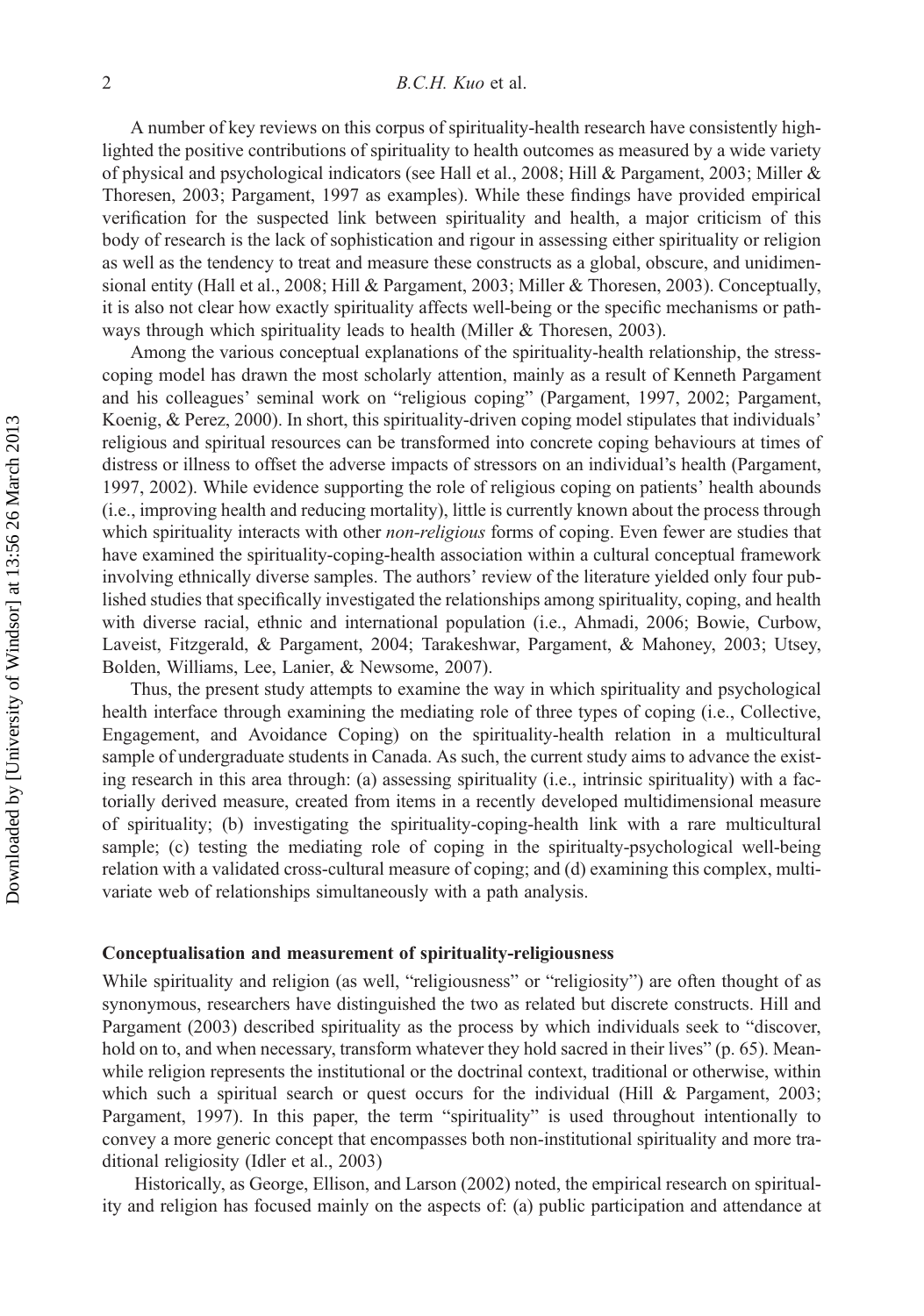religious activities; (b) religious and denominational affiliation; (c) private religious practices (e.g., prayer, mediation, etc.); and (d) religious coping. Others have proposed to conceptualise spirituality in terms of "intrinsic" versus. "extrinsic" dimensions (Allport & Ross, 1967; Kirkpatrick & Hood, 1990). The intrinsic dimension typifies the non-instrumental, non-social motivations related to religion, which can include a person's spiritual experiences, beliefs, values, and sense of meaning in life (Berry, 2005). In contrast, the extrinsic dimension typically denotes the instrumental or social motivations associated with religion, which are tied to rituals, religious practices, doctrines, and religious observance.

These cumulative empirical and conceptual developments on the research of religion and spirituality culminated in a major effort spearheaded by the working group of the Fetzer Institute in 1995 to capture the multidimensional attributes of spirituality (Fetzer Institute, 1999). A panel of expert researchers associated with the National Institute on Aging subsequently developed the Multidimensional Measure of Religiousness/Spirituality (MMRS; Fetzer Institute, 1999). An abbreviated version of the MMRS was tested and validated with a national sample of Americans in the 1998 General Social Survey; the results demonstrated appropriate reliability and validity for the MMRS (Idler et al., 2003). Incidentally, the MMRS has been identified as the "gold standard" measure by several recent reviews of measurements of religion and spirituality for research on spirituality and health (Koenig, 2008). Given the comprehensive, multidimensional nature and the psychometric strengths of the MMRS in assessing spirituality and religion, this measure was employed in the present research.

#### Coping within a cultural and cross-cultural perspective

Not unlike spirituality, coping is also a complex, multidimensional construct that has been studied extensively in health, social, and psychological research. In a recent comprehensive review of cultural and cross-cultural coping research cumulated over the last two decades, Kuo (2011) identified unequivocal empirical evidence for cultural differences in preferred coping patterns across national, racial, and ethnic groupings. One example of recently emerged cultural model of coping is represented by the research and the development of the Cross-Cultural Coping Scale (CCCS) (Kuo & Gingrich, 2004; Kuo, Roysircar, & Newby-Clark, 2006). These studies contended and empirically demonstrated that the etic (culture-universal) versus the emic (culturespecific) aspects of behaviours and the *individualistic* versus the *collectivistic* cultural values undergird coping processes for individuals across cultures (Kuo, 2012; Kuo et al., 2006). The coping model based on the CCCS has been further tested and reported in a number of published studies with developmentally and ethnically diverse samples coping with a wide variety of stressors (e.g., Kuo et al., 2006; Kuo & Gingrich, 2004; Kuo & Guan, 2006; Wester, Kuo, & Vogel, 2006). The psychometrics of the CCCS have been shown to be relatively stable across these studies, suggesting the validity and the usefulness of adopting this cultural model of coping in investigating stress responses among culturally diverse populations. These observations and assertions on the link between culture and coping find support in a study conducted by Ahmadi (2006) with cancer patients in Sweden. Using semi-structure interviews with 51 patients, the study found that the patients' preferred coping methods reflected the cultural values of rationalism, individualism, secularism, natural romanticism, and spirituality (as opposed to religion) of that country.

However, to date the spirituality-coping-psychological distress has rarely been empirically examined within a culturally derived framework of coping specifically. For this reason, the present study sets out to address this very issue by testing non-religious, coping strategies, as measured by the CCCS, as the potential mediators for the spirituality-psychological distress relationship in a sample of culturally and religiously diverse undergraduate participants.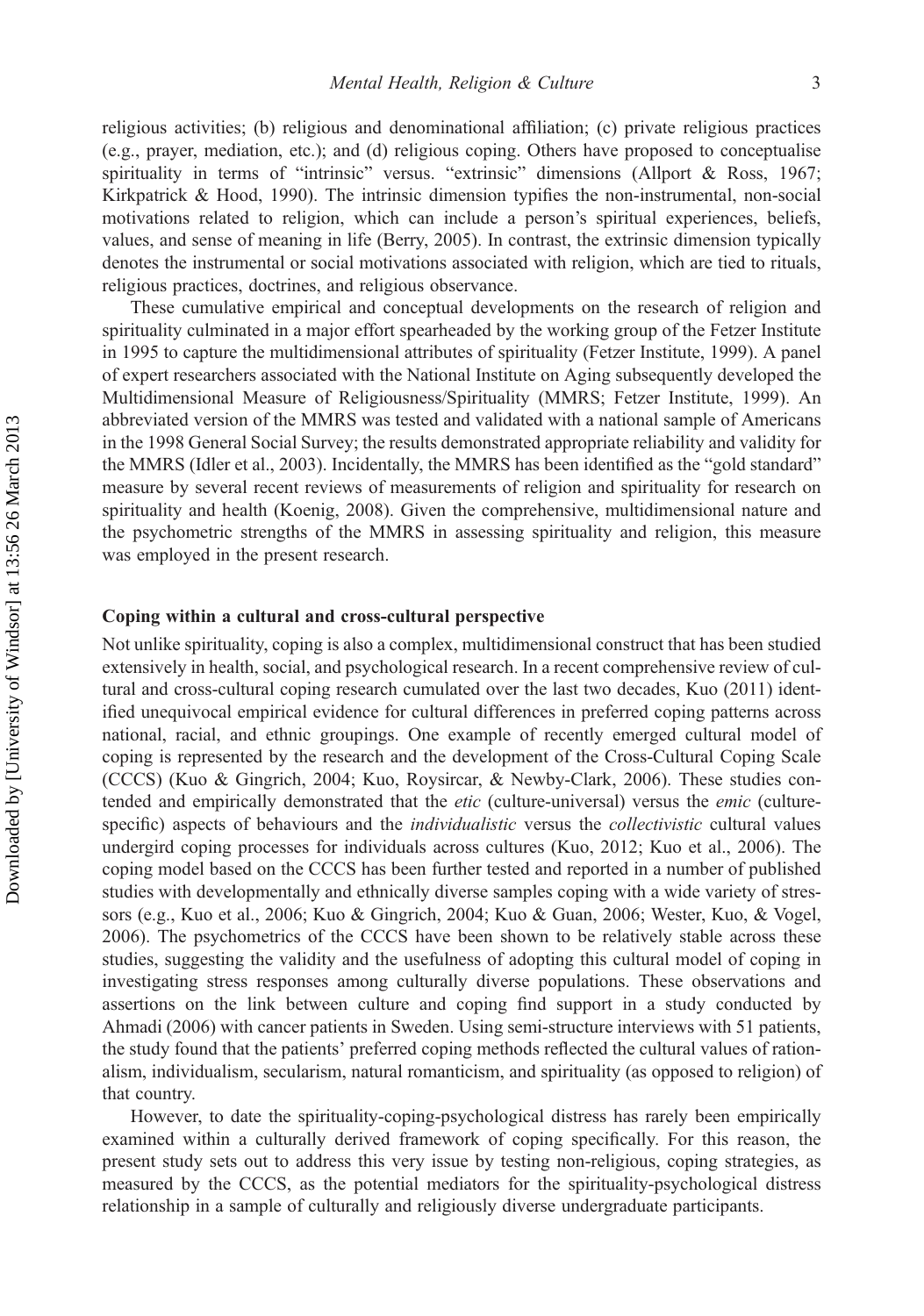#### Theory on spirituality, coping, and health relationship

From a theoretical standpoint, the relational pathway concerning spirituality, coping, and health has been most extensively articulated and researched under the work of Kenneth Pargament on religious coping. Pargament's (1997) theoretical framework posits that an individual's religion or spirituality interacts with his or her coping to bring about health consequences in a predictable manner. As such, the person's degree of commitment to a religious faith can directly dictate his/ her selection and mobilisation of various religious/spiritual coping strategies; these coping strategies will in turn contribute to the physical, emotional, or spiritual well-being of the individual, including improved mood, resilience, quality of life, etc. Accordingly, such a model construes coping as a critical mediator between spirituality and health (Pargament, 2002).

Given that Pargament's spirituality-driven coping model has focused primarily on the effect of religious/spiritual forms of coping on various illnesses (e.g., Bowie et al., 2004; Pargament, Koenig, Tarakeshwar, & Hahn, 2004), very little is currently known about the extent and the manner through which spirituality interacts with more generic, non-religious forms of coping. The only exception was the study by Utsey et al. (2007). That study tested and found that spiritual well-being was a partial mediator of the relation between culture-specific coping (the predictor) and quality of life (the criterion) in a community sample of 281 African Americans. The authors asserted that the results of the study corroborate Pargament's spirituality-driven coping model.

#### The present study

Previous researchers have advocated strongly for more rigorous methods and designs to be used with investigating the spirituality-psychological health association, in terms of: (a) exploring and testing the causal relationships between spirituality and health (George et al., 2002); and (b) incorporating more sophisticated multivariate statistical techniques (e.g., structural equation modelling) in the data analyses (Berry, 2005; Utsey et al., 2007). Heeding these recommendations, in this study a path analysis was employed to examine the spirituality-coping-psychological distress link in undergraduate students. The research questions in this study are: (a) "What effect does spirituality have on the psychological symptoms of the current ethnically and religiously



Figure 1. The mediation model and its path coefficients.

Note:  $N = 301$ ;  ${}^*p < .05$ ,  ${}^*p < .01$ ;  ${}^*{}^*p < .001$ . The values in brackets represent standard errors. Dotted line designates the path coefficient approaching significance with  $\phi = .08$ .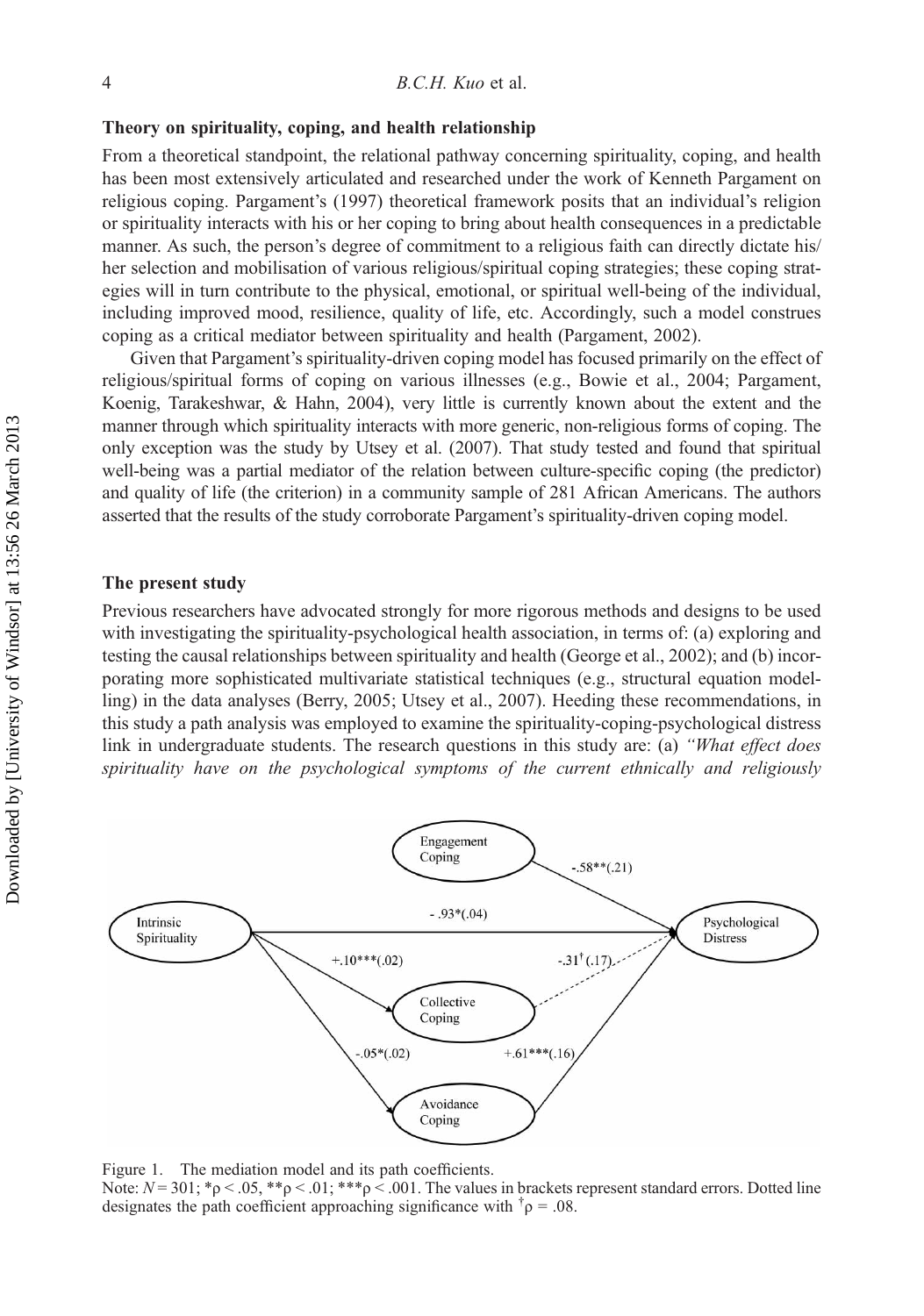diverse undergraduate sample?"; and (b) "How does spirituality interact with individuals" coping behaviors, as measured by a multidimensional coping scale derived from a cultural perspective of coping, to affect the psychological distress of the current undergraduate sample?"

Thus, a hypothesised model was proposed and tested with a path analysis in the present investigation. It was posited that Spirituality would contribute to the reduction of psychological distress through the direct and/or indirect effects of coping behaviours (Bowie et al., 2004) (see Figure 1). It was additionally predicted that spirituality would form a positive relationship with Collective Coping – a prediction based on preliminary findings on Collective Coping behaviours' link to religious identity of diverse groups as reported in previous research (Fischer et al., 2010; Kuo et al., 2006). It was also predicted that spirituality would form a positive relationship with Engagement Coping, but a negative relationship with Avoidance Coping. Finally, Engagement Coping and Collective Coping were hypothesised to form a negative relationship while Avoidance Coping was hypothesised to form a positive relationship with Psychological Distress (Wester et al., 2006).

#### **Methods**

#### Procedure

The participants were undergraduate students in a university in southwestern Ontario, Canada. The majority of the sample was recruited through the Participant Pool System at the university's Department of Psychology. All participants read and signed an informed consent form and then completed a paper-and-pencil questionnaire in the first author's research lab in the Department of Psychology. The questionnaire took about 25–30 minutes to complete.

#### **Participants**

The sample consisted of 301 undergraduate students (229 women and 72 men) with a mean age of 22.79 ( $SD = 2.99$ ). The predominance of women in the current sample likely reflects a high portion of female students taking psychology courses or completing a major in psychology. The current sample was represented by ethnically and religiously diverse participants. With White/Europeans (29.83%) represented the largest group followed by South Asians (19.32%) (see Table 1). With respect to religious preferences, 51.8% self identified as Christians/Catholics, 14.3% as Muslims, 5% as Hindus, 4% as Sikhs, 3% as Buddhists, 2% as "other", 1.7% as "multiple", 13% as "atheists", and 5.3% as "agnostics". Ethnic group differences on the scores of key variables included in the hypothesised model were tested. Significant ethnic group differences were only found on the scores of Intrinsic Spirituality  $(F(5, 289) = 13.71, p \lt 0.001)$  and Avoidance Coping  $(F(5, 289) = 4.55, p < .005)$  across the six major cultural groupings in this study. These scores are reported in Table 1.

#### Measures

#### Brief symptom inventory-18 items

The Brief Symptom Inventory-18 (BSI-18; Derogatis, 2000) was used in the current study to measure participants' level of psychological distress. The BSI-18 is an abbreviated version of its parent scale, the Brief Symptom Inventory (Derogatis, 1993). It measures psychiatric and psychological outcomes in terms of: depression, anxiety, and somatisation. In responding to the items on the BSI-18, participants were asked to indicate their degree of psychological symptoms for at least one-week during the past year, using a 5-point Likert scale ranging from  $0 = not$ at all to 4 = extremely. Scores can be calculated for subscales, corresponding to each of the three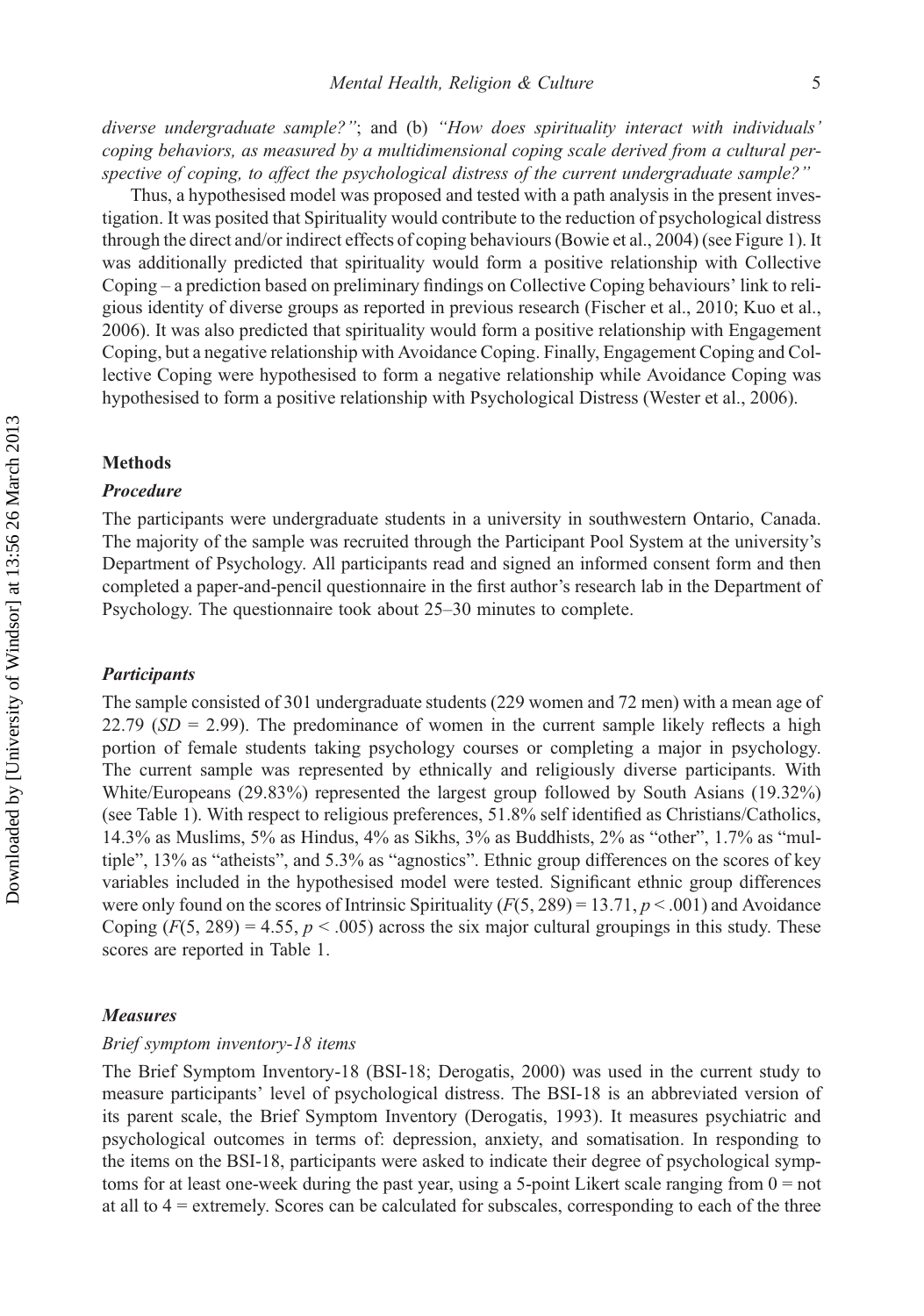| Ethnic Groups              | Group<br>Distribution |       | Intrinsic Spirituality |       | Avoidance Coping |      |
|----------------------------|-----------------------|-------|------------------------|-------|------------------|------|
|                            | N                     | $\%$  | Mean                   | SD    | Mean             | SD   |
| Black                      | 42                    | 14.24 | 54.79                  | 22.25 | 29.40            | 5.86 |
| Caucasian                  | 88                    | 29.83 | 70.75                  | 19.03 | 28               | 7.15 |
| East Asian                 | 49                    | 16.61 | 80.82                  | 20.35 | 32.14            | 6.88 |
| South Asian                | 57                    | 19.32 | 58.47                  | 16.90 | 31.67            | 6.46 |
| Middle Eastern             | 39                    | 13.22 | 54.54                  | 17.79 | 32.68            | 6.40 |
| Other                      | 20                    | 6.78  | 67.35                  | 24.34 | 31.63            | 6.82 |
|                            |                       |       | $13.71**$              |       | $4.55*$          |      |
| $\frac{F(5, 289)}{\eta^2}$ |                       |       | .19                    |       | .07              |      |

Table 1. Ethnic group distribution, means, standard deviations, and ethnic group differences in intrinsic spirituality and avoidance coping.

Note: Only the two variables, Intrinsic Spirituality and Avoidance Coping, with significant ethnic differences are reported in this table.

 $*_p$  < .005;  $*_p$  < .001.

symptom dimensions, and/or for overall psychological distress. For the present study the Cronbach's alphas for the depression, the anxiety, and the somatisation subscales were .85, .82, and .80, respectively. However, the overall score of the BSI-18 was used to test the proposed model and the overall scale had a Cronbach's alpha of .90.

#### Cross-cultural coping scale

The Cross-Cultural Coping Scale (CCCS; Kuo et al., 2006) is a scenario-based coping measure that includes items reflecting collectivistic as well as individual-focused and intrapersonal-based coping responses. The original CCCS is composed of 20 items with three subscales: Collective Coping, Avoidance Coping, and Engagement Coping. The items of the CCCS are scored on a 6-point Likert scale ranging from  $1 =$  very inaccurate to  $6 =$  extremely accurate. According to the test developers the three coping subscales are represented by: (a) Engagement Coping; (b) Collective Coping; and (c) Avoidance Coping (Kuo et al., 2006). In completing the coping items, the respondents are asked to focus on a specific stressor by reading and imagining themselves in a hypothetical stress vignette. Given the present study's focus on psychological distress among university students, the participants in this study read a scenario describing a student's struggle with depressive symptoms (i.e., sadness, loss of interest and motivation, social isolation, insomnia, and poor appetite) due to concern over poor academic performances and worry about future direction. For the present study, a modified version of the CCCS was used with three coping items added to each of the Engagement Coping and the Avoidance Coping subscales with the intent to boost the internal consistencies of these subscales. Each subscale was factor analysed using principle axis factoring and found to be unidimensional based on Velicer's mean average partial correlation criterion (Velicer, 1976). In this study, the Cronbach alphas for Engagement, Collective, and Avoidance Coping subscales of the CCCS were .77, .75, and .70, respectively.

#### Brief multidimensional measure of religiousness/spirituality

The 40-item Brief Multidimensional Measure of Religiousness/Spirituality (BMMRS) is a measure composed of 12 spirituality and religiousness domains deemed most relevant to health outcomes by a panel of experts in the field of spirituality and health research (Fetzer Institute,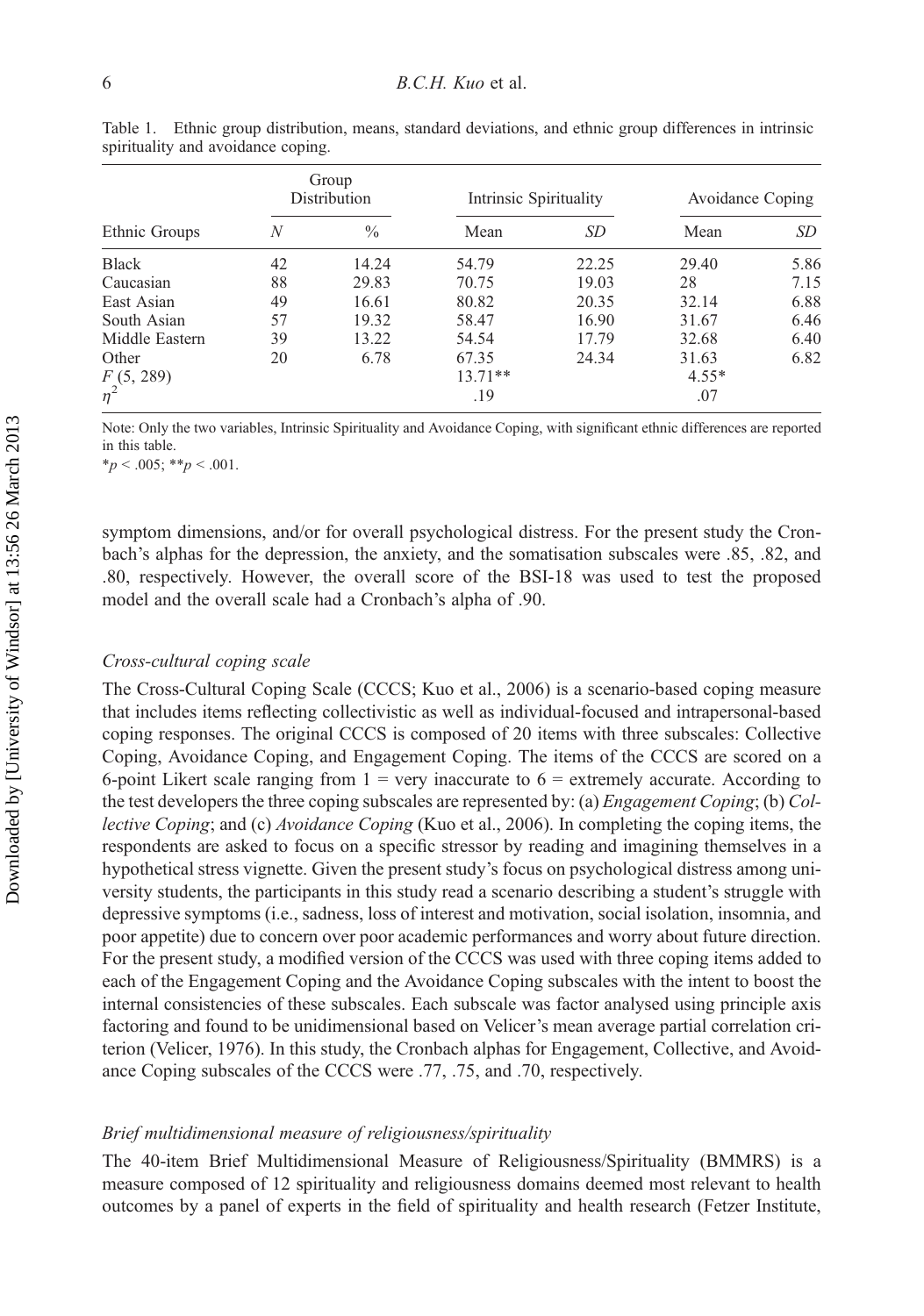1999). The psychometric characteristics of the BMMRS were tested with a large-scale sample (N = 1445) based on the 1998 General Social Survey in the United States and showed appropriate degree of reliabilities and validities (Idler et al., 2003). While the full 40-items BMMRS was administrated to the participants in the present study, only the scores of 19 items named as the Intrinsic Spirituality subscale by the authors were used in the path analysis based on the result of an exploratory factor analysis. The procedure and the results of the factor analysis are described in greater detail in the following results section.

#### **Results**

Due to the fact that the BMMRS is a new measure of spirituality, it was necessary for the present study to first examine the psychometric properties of the scale with the present culturally diverse sample. The initial analysis of the BBMRS involved leaving out the scale items with low response rates, and an initial principal components analysis followed by Varimax rotation. After a direct oblimin rotation, two components stood out; one factor being referred to as the "Intrinsic Spirituality" factor, and the other the "Participation in a Congregation" factor. A final hierarchical factoring was carried out, using the 19 items representing Intrinsic Spirituality and the four items associated with social support/interaction with fellow congregational members. A total of 24.0% of the variance was found to be shared between these two factors.

The 19-item Intrinsic Spirituality factor represented various scale items from the full BMMRS: the Spiritual Experiences Subscale (6 items), the Beliefs and Values Subscale (1 item), the Forgiveness Subscale (1 item), the Private Religious Practice Subscale (4 items), the Religious and Spiritual Coping Subscale (3 items), the Overall Self-Ranking Subscale (2 items) and the Meaning Subscale (2 items). Given the personal and the experiential quality of these items, the researchers deemed "Intrinsic Spirituality" to be an appropriate label for this factor (Berry, 2005; Kirkpatrick & Hood, 1990). The overall reliability among the items in the Intrinsic Spirituality factor was high, with an alpha of .95.

The other factor, which was represented by 4 items concerned with congregational support and social interaction, accounted for only 5.9% of the variance in the data. This factor also did not correlate significantly with other measures in the study. As a result, only item scores for the first factor, Intrinsic Spirituality, were included in the path analysis to test the spiritualitycoping-psychological distress association.

The basic descriptive statistics for the key variables in the hypothesised model are presented in Table 2. As reported in the previous section, there were significant ethnic group differences on the scores of Intrinsic Spirituality and Avoidance Coping across the six major cultural groups in this study (see Table 1). However, the groups were not significantly different on the scores of Engagement Coping  $(F(5, 289) = 1.35, p = .24)$ , Collective Coping  $(F(5, 294) = 1.02, p = .41)$ , and

Table 2. Means, standard deviations, and intercorrelations for the predictor and outcome variables in the model.

| Variables                                                                                                                     | Mean                                      | SD                                     |                                             |                               |                     |        |  |
|-------------------------------------------------------------------------------------------------------------------------------|-------------------------------------------|----------------------------------------|---------------------------------------------|-------------------------------|---------------------|--------|--|
| 1. Engagement Coping<br>2. Collective Coping<br>3. Avoidance Coping<br>4. Intrinsic Spirituality<br>5. Psychological Distress | 29.64<br>37.43<br>30.42<br>65.61<br>20.13 | 6.75<br>5.36<br>6.82<br>21.64<br>13.06 | $25***$<br>$-.21***$<br>$+.03$<br>$-.30***$ | $-.04$<br>$+.29***$<br>$-19*$ | $-.15*$<br>$.28***$ | $-.05$ |  |

Note: \*  $p < .05$ ; \*\*  $p < .01$ ; \*\*\*  $p < .001$ .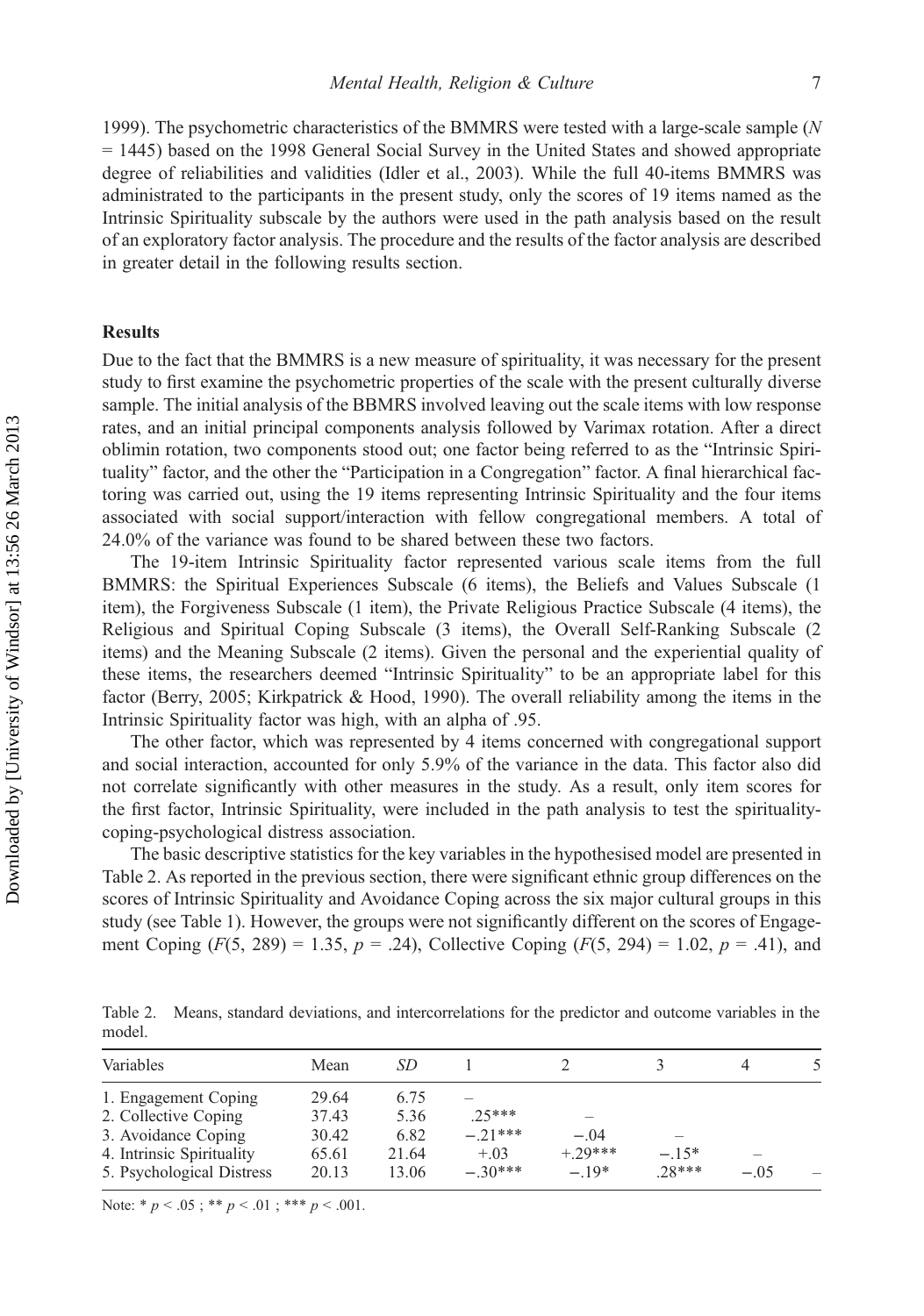Psychological Distress  $(F(5, 286) = 1.33, p = .23)$ . Since ethnicity was not tested as a predictor in the model and that the cultural groups did not differ significantly on the outcome variable Psychological Distress while controlling for coping, the hypothesised model was tested with the inclusion of all participants in the sample.

According to Bollen, Kirby, Curran, Paxton, and Chen's (2007) simulations, when researchers are not sure whether their initial model is correct or not, and must therefore be ready to explore their data, standard path analysis may well outperform structure equation modelling. Path analysis was employed in the present investigation, but because the alphas of the CCCS subscales were lower than .80 an adjustment was made to the regression results to correct for unreliability in these predictors of psychological distress. This was done through the subroutine eivreg (Errors in Variables Regression) in STATA 11 (StatSoft Inc., 2012). The betas and standard errors differed only modestly from those obtained through Ordinary Least Squares, but those corrected for random error reflect a more realistic view of the data, and are therefore presented here.

As shown in Figure 1, the resultant model supported the originally hypothesised model in the following respects. First of all, Intrinsic Spirituality was found to positively predict Collective Coping ( $\beta = .10$ ,  $p < .001$ ) and to negatively predict Avoidance Coping ( $\beta = -.49$ ,  $p < .05$ ). These results were in line with the directions of the paths hypothesised in the original model. Secondly, a direct effect from Intrinsic Spirituality to Psychological Distress was also identified  $(\beta = -.09, p < .05)$  as had been predicted. Thirdly, consistent with the hypothesis Engagement Coping  $(\beta = -.58, p < .01)$  was shown to negatively predict Psychological Distress while Avoidance Coping ( $\beta = .63$ ,  $p < .001$ ) was shown to positively predict Psychological Distress.

However, the original hypotheses were not supported in the following two paths. First, Intrinsic Spirituality did not predict Engagement Coping at a statistically significant level  $(\beta = -.01, p < .50)$ . Second, Collective Coping did not predict Psychological Distress at statistically significant level ( $\beta = -.31, p < .10$ ) as hypothesised, although it should be noted that the path coefficient for this relationship was near the .05 significance level and the direction of the path was consistent with what was predicted.

#### **Discussion**

The present study sets out to examine the mediating effects of non-religious coping behaviours on the spirituality-psychological well-being association, grounded in a cross-cultural framework of coping. First, the result showed the clearest mediating effect in the significant paths linking Intrinsic Spirituality to Avoidance Coping to Psychological Distress. In this study the quality of intrinsic spirituality was characterised by individuals who reported to have a personal relationship with God, to hold strong conviction about God's presence, to routinely practice spirituality/religion in private, to rank the role of their spirituality as high or with great importance, to derive significant meaning from their spirituality/religion, to enlist positive religious stress responses frequently, and to engage regularly in the act of receiving forgiveness from God and forgiving others. This finding suggests that Intrinsic Spirituality effectively reduced the participants' tendency to resort to avoidance coping behaviours (i.e., distracting or diverting one's attention from the stressor) in responding to the depression and the stress caused by poor academic performance. In turn, a positive path linking Avoidance Coping to Psychological Distress was also found, implicating that the use of avoidant coping by the undergraduate students led to increased psychological symptoms in the present sample. This latter relationship points to the maladaptive nature of avoidance coping as cited in previous cross-cultural coping research with racial and ethnic minority populations across multiple stress situations, including racial discrimination (Noh & Kasper, 2003) and gender role conflicts (Wester et al., 2006). In short, the evidence here denotes that Intrinsic Spirituality benefits undergraduate participants psychologically by limiting their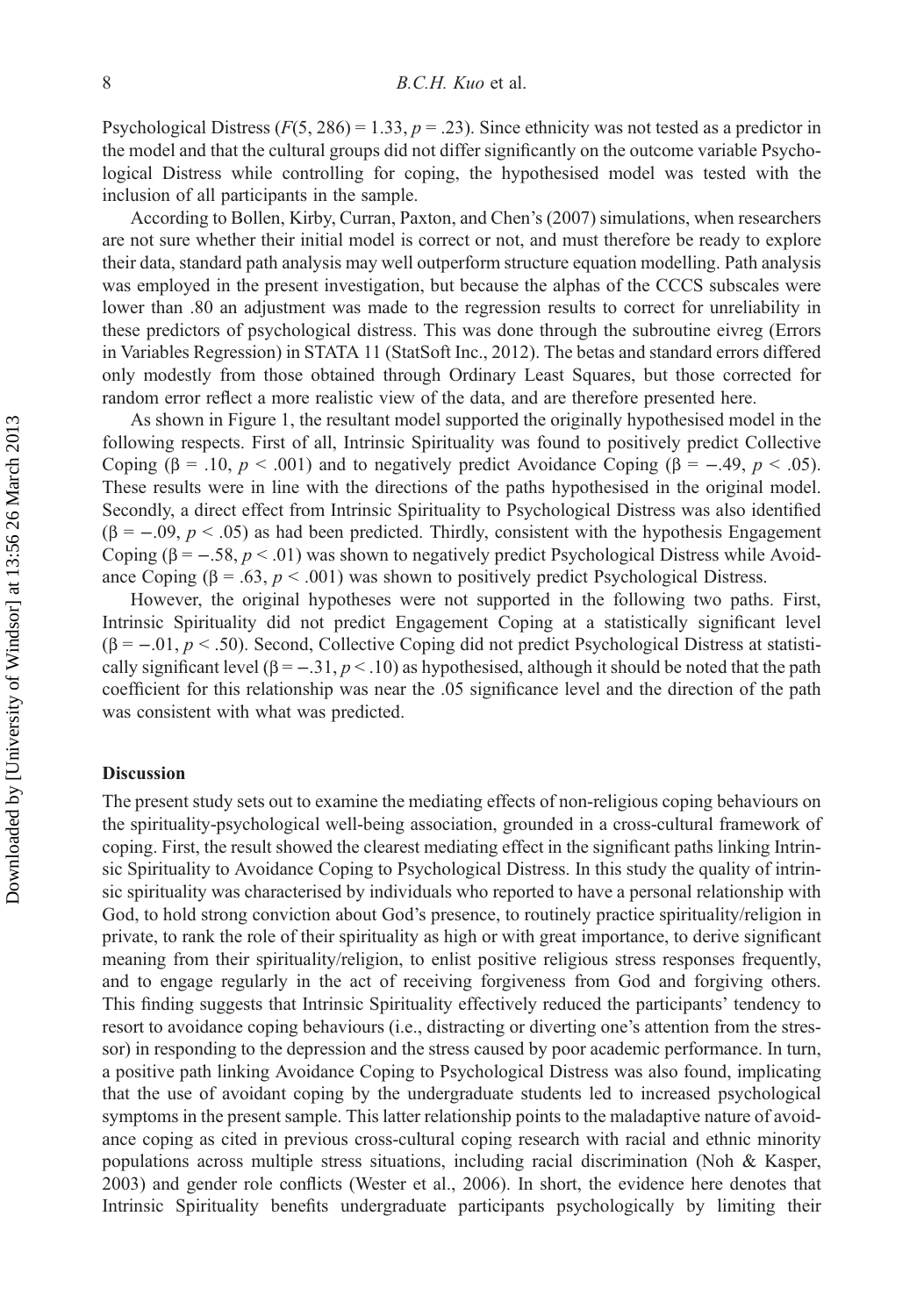tendency to engage in unhelpful and/or counterproductive avoidance behaviours in dealing with academic difficulties. This finding counters a frequent misconception that equates religious and spiritual devotion to passivism, withdrawal, or even fatalistic attitude. These findings clearly substantiate the positive implications of "healthy spirituality" (Hall et al., 2008).

Secondly, as hypothesised, a positive path between Intrinsic Spirituality and Collective Coping was found in the proposed model. This finding is particularly significant because this relationship had not been investigated directly until the present study. Although a limited number of previous published works on cross-cultural coping have provided some clues that are in-line with the current finding (e.g., Kuo, 2012; Utsey et al., 2007). For instance, in a recent comprehensive review of coping among Muslim believers, Fischer et al. (2010) observed a greater tendency among Muslims to use collective coping (interpersonally oriented coping) across a broad range of stressful life events in comparison to Christians. The authors attributed this to strong collectivism and communalism embedded in the Muslim religious self-identity, and linking higher spiritual and religious orientation to collectivistic behaviours and attitudes. It is plausible that spirituality may well represent a critical component of many ethnic individuals' cultural and ethnic identity and may motivate them to endorse coping methods that conform to their ingroups (Constantine, Donnelly, & Myers, 2002).

Contrary to the prediction, however, the path between Collective Coping and Psychological Distress was not statistically significant at .05. Despite this failed prediction, this result is consistent with a previous coping study of Chinese Canadian adolescents using the same coping measure, the CCCS (Wester et al., 2006). Conceptually, it can be surmised that narrowly construed psychological distress symptoms might not have been the most ideal health indicator to test the predictability of Collective Coping. Given the unique interpersonal and ingrouporiented quality of collective coping, it may be argued that alternative, non-symptomatic and/or relational-based indicators of well-being might have been more "sensitive" or fitting criterion or measures to be used to detect the effect of Collective Coping on health outcomes. For instance, future research would benefit from examining the effect of collective coping by assessing it with other outcome variables such as measures of quality of life, social support, positive or negative affects, collective self-esteem, family relationship quality, ingroup cohesion harmony, etc. (Utsey et al., 2007).

Thirdly, no significant relationship between Intrinsic Spirituality and Engagement Coping was found in the current model. This suggests that Intrinsic Spirituality, as represented by a personal devotion to and private conviction in one's faith or belief, has minimal to no bearing on prompting ethnically diverse participants to choose direct actions or confrontations as coping strategies in response to their academic stressors. However, the results did show that the endorsement of Engagement Coping by the participants actually reduced their Psychological Distress in the face of school-related stressors (i.e., a significant negative path coefficient between these two variables), as originally hypothesised. This effect lends further support for previous coping research with ethnic minority samples which pointed to the adaptive quality of engagement and problem-focused type of coping strategies in the context of coping with male gender role conflicts (Wester et al., 2006) and racial discrimination (Noh & Kaspar, 2003; Yoo & Lee, 2005).

Finally, in the present sample Intrinsic Spirituality was shown to have a *direct* negative relationship with psychological distress ( $b = -.09$ ,  $p < .05$ ). This finding further extends the existing empirical understanding on the positive relationship between healthy spirituality and health consequences (e.g., Hall et al., 2008; Hill & Pargament, 2003) to culturally diverse individuals. With this direct effect, it can be inferred that Intrinsic Spiritualty, in and of itself, possesses certain inherent buffering qualities that can protect individuals from serious psychological and emotional impacts of stress (at least with respect to academic-related stressors). However, the nature of these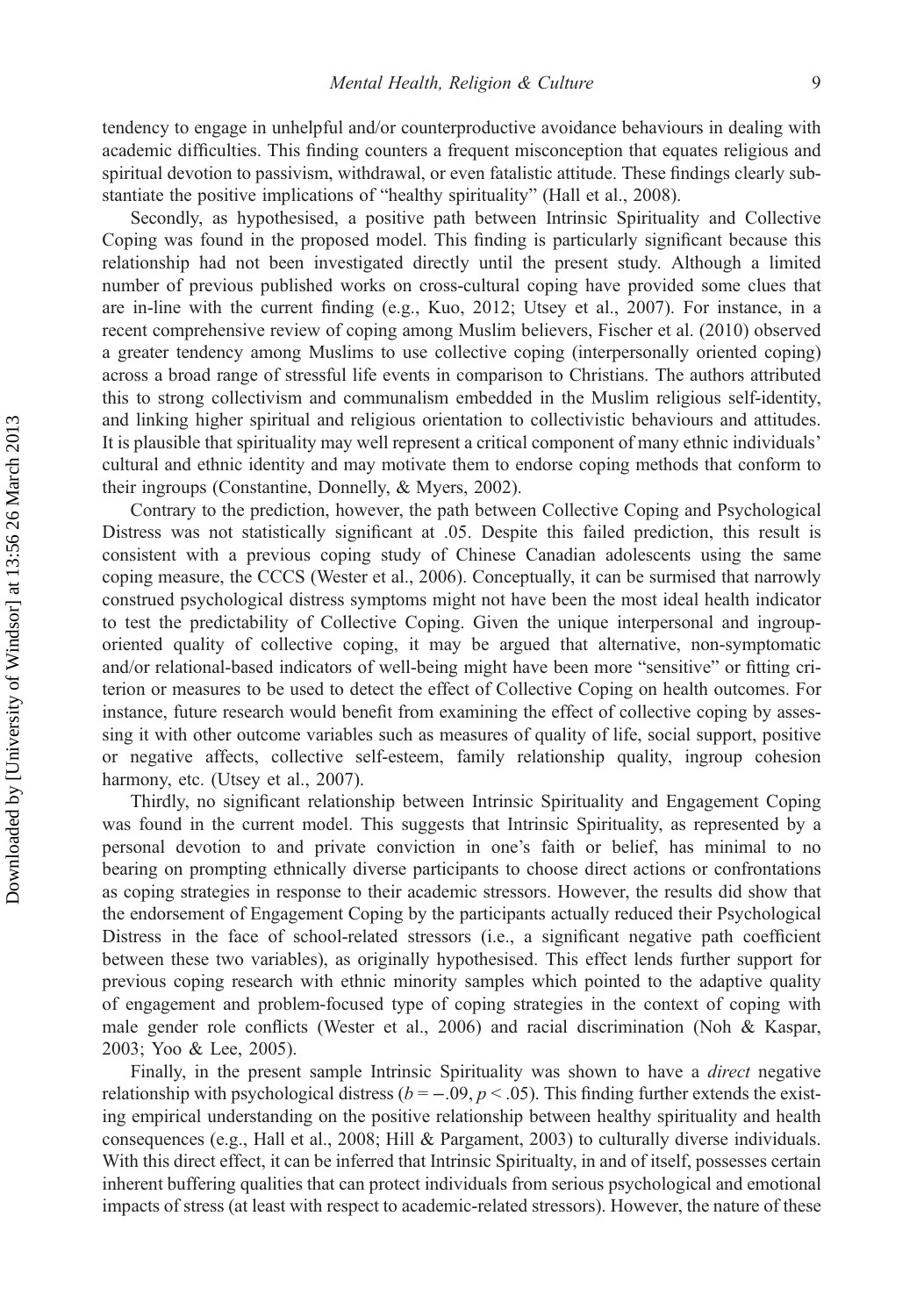qualities embodied by Intrinsic Spirituality is not apparent within the scope of the current study and it awaits further exploration.

#### **Limitations**

The results of the present study need to be viewed and interpreted within a number of methodological limitations. First of all, the present study is based on a cross-sectional survey of which data is collected based on the participants' self-report at a single point in time. Consequently, the causal relationships among Intrinsic Spirituality, Coping, and Psychological Distress were inferred solely based on correlations among these variables. For this reason, this study and its findings should be considered as a preliminary attempt towards understanding the spirituality-coping-health link. Secondly, the unequal gender representation in the sample should be carefully considered in interpreting the findings. In the current sample, the ratio between women and men was 3:1. Clearly, future investigation should either seek for a more gender-balanced sample or study the experiences of women and men separately. Finally, given that the current study was conducted with undergraduate students in a southwestern Ontario university in Canada, the generalisability of the findings to other populations cannot be ascertained without future empirical verifications.

#### Implications for future research

A number of future research directions can be generated based on the present study. First, the study demonstrates the utility of using a factorially derived measure of intrinsic spiritually, based on a rigorous and comprehensive measure of spirituality, the BMMRS. Future studies on spirituality-health research should continue to adopt and to test the psychometric properties of the BMMRS with populations of varying demographic and developmental backgrounds (e.g., clinical vs. non-clinical sample, different ethnic groups, different age groups, etc.). Second, additional research is needed to verify whether the current proposed mediational model holds for populations of other demographic and developmental characteristics, such as ethnically diverse adult and adolescent samples, community populations outside of the university, recent immigrants, clinical/patient populations, etc.

Third, it will greatly benefit cross-cultural research on spirituality and health to expand the scope of the present investigation. For instance, researchers can test the current model of spirituality-coping-psychological well-being in the context of coping with other stressful situations, such as physical illness, bereavement, trauma, relationship problem, unemployment, etc. This line of research will enable researchers to evaluate the degree of variance or invariance of the current model across diverse stressors. Alternatively, as mentioned earlier, to expand the current model non-symptomatic measures of well-being, such as quality of life, social support, positive or negative affects, collective self-esteem, family relationship quality, and in-group cohesion or harmony, should be examined in future research.

Finally, considering the constraint of the cross-sectional design of the present research, ultimately it is recommended that future research should venture into exploring the spiritualitycoping-health pathway using a longitudinal design. This will enable researchers to discern the relationships among these variables across multiple temporal points and hence allow evaluation of the "process" through which spirituality actually evolves as it interacts with coping and health outcomes over time.

#### Acknowledgements

The authors of this article wish to express their sincere gratitude to Mohamed Alsabawi who assisted with the initial recruitment of the participants and the data collection for this study.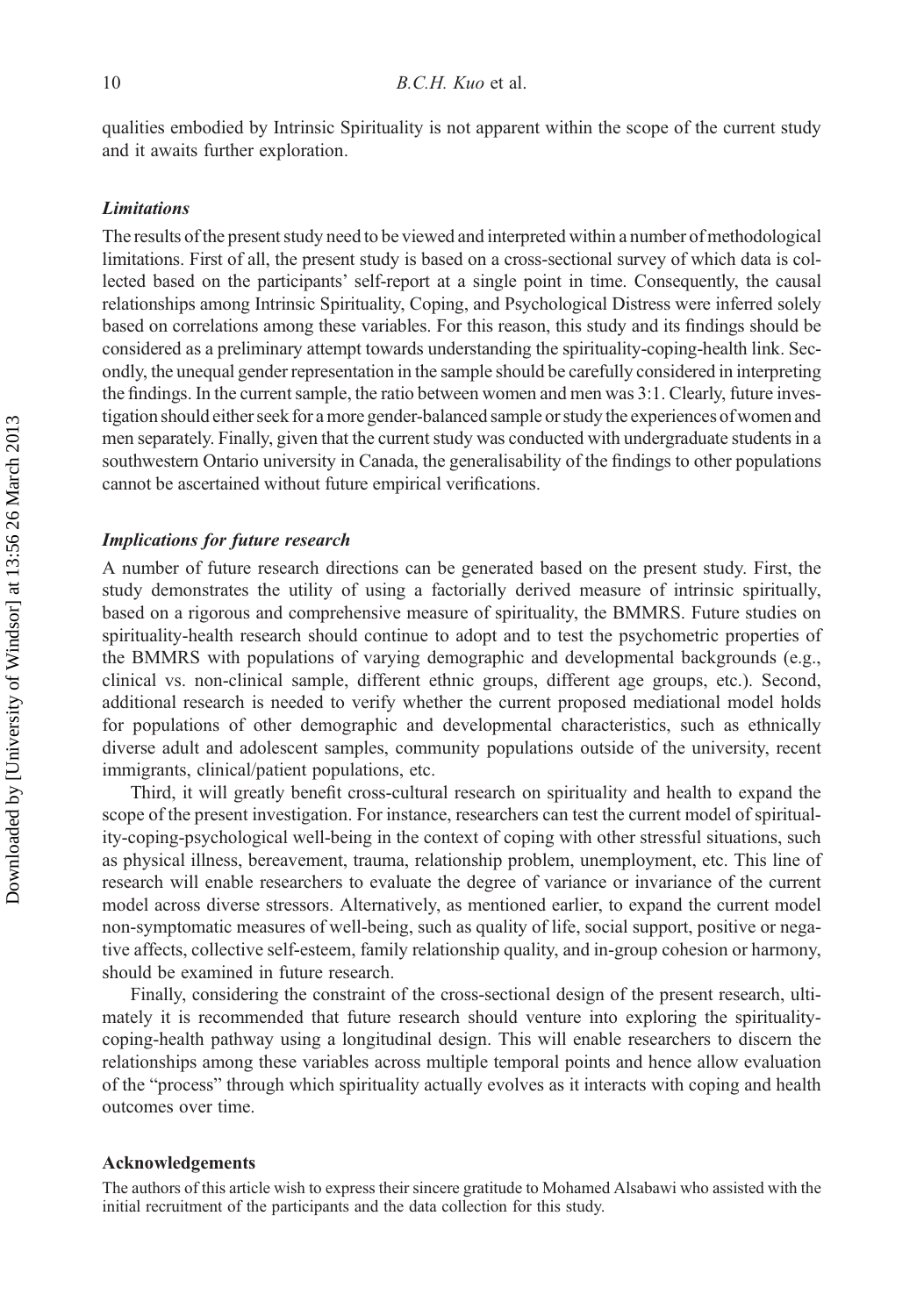#### References

- Ahmadi, F. (2006). Culture, religion and spirituality in coping: The example of cancer patients in Sweden. Acta Universitatis Upsaliensis. Retrieved February 20, 2013, from [www.soc.uu.se/Download.aspx?id=](www.soc.uu.se/Download.aspx?id=ODSMF94LOc8%3D) [ODSMF94LOc8%3D](www.soc.uu.se/Download.aspx?id=ODSMF94LOc8%3D)
- Allport, G. W., & Ross, M. J. (1967). Personal religious orientation and prejudice. Journal of Personality and Social Psychology, 5(4), 432–443. doi:10.1037/h0021212
- Berry, D. (2005). Methodological pitfalls in the study of religiosity and spirituality. Western Journal of Nursing Research, 27(5), 628–647.
- Bollen, K. A., Kirby, J. B., Curran, P. J., Paxton, P. M., & Chen, F. (2007). Latent variable models under misspecification: Two stage least squares (2SLS) and maximum likelihood (ML) estimators. Sociological Methods and Research, 36, 46–86.
- Bowie, J., Curbow, B., Laveist, T. Fitzgerald, S., & Pargament, K. I. (2004). The relationship between religious coping style and anxiety over breast cancer in African American women. Journal of Religion and Health, 40(4), 411–422. doi:10.1023/A:1012873017657
- Constantine, M. G., Alleyne, V. L., Caldwell, L. D., McRae, M. B., & Suzuki, L. A. (2005). Coping responses of Asian, Black, and Latino/Latina New York City residents following the September 11, 2001 terrorist attacks against the United States. Cultural Diversity and Ethnic Minority Psychology,  $11(4)$ , 293-308.
- Constantine, M. G., Donnelly, P. C., & Myers, L. J. (2002). Collective self esteem and Africultural coping styles in African American adolescents. Journal of Black studies, 32(6), 698-710. doi:10.1177/ 00234702032006004
- Derogatis, L. R. (1993). BSI brief symptom inventory. Administration, scoring, and procedures manual (4th ed.). Minneapolis, MN: National Computer Systems.
- Derogatis, L. R. (2000). The brief symptom inventory 18: Administration, scoring and procedure manual. Minneapolis, MN: National Computer Systems.
- Fetzer Institute. (1999). Multidimensional measurement of religioiusness/spirituality for use in health research. Kalamazoo, MI: John E. Fetzer Institute.
- Fischer, P., Ai, A. L., Aydin, N., Frey, D., & Haslam, S. A. (2010). The relationship between religious identity and preferred coping strategies: An examination of the relative importance of interpersonal and intra personal coping in Muslim and Christian faiths. Review of General Psychology, 14(4), 365–381. doi:10.1037/a0021624
- George, L. K. Ellison, C. G., & Larson, D. B. (2002). Explaining the relationships between religious involvement and health. Psychological Inquiry: An International Journal for the Advancement of Psychological Theory, 13(3), 190–200. doi:10.1207/s15327965pli1303\_04
- Hall, D. E., Meador, K. G., & Koenig, H. G. (2008). Measuring religiousness in health research: Review and critique. Journal of Religious Health, 47, 134–163. doi:10.1007/s10943-008-9165-2
- Hill, P. C., & Pargament, K. I. (2003). Advances in the conceptualization and measurement of religion and spirituality: Implications for physical and mental health research. American Psychologist, 58, 64–74.
- Idler, E. L., Musick, M. A., Ellison, C. G., George, L. K., Krause, N., Ory, M. G., … Williams, D. R. (2003). Measuring multiple dimensions of religion and spirituality for health research, conceptual background and findings from the 1998 general social survey. Research on Aging, 25(4), 327–365.
- Joseph, J., & Kuo, B. C. H. (2009). Black Canadians' coping responses to racial discrimination. Journal of Black Psychology, 35(1), 78–101. doi:10.1177/0095798408323384
- Kirkpatrick, L. A., & Hood, R. W. (1990). Intrinsic-extrinsic religious orientation: The boon or bane of contemporary psychology of religion? Journal for the Scientific Study of Religion, 29(4), 442–462.
- Koenig, H. G. (2008). Concerns about measuring "spirituality" in research. Journal of Nervous and Mental Disease, 196(5), 349–355. doi:10.1097/NMD.0b013e31816ff796
- Kuo, B. C. H. (2011). Culture's consequences on coping: Theories, evidences, and dimensionalities. Journal of Cross-cultural Psychology, 42(6), 1084–1100. doi:10.1177/0022022110381126
- Kuo, B. C. H. (2012). Collectivism and coping: Current theories, evidence, and measurements of collective coping. International Journal of Psychology, doi:10.1080/00207594.2011.640681
- Kuo, B. C. H., & Gingrich, L. (2004). Correlates of self-construals among Asian and Caucasian undergraduates in Canada: Cultural patters and implications for counseling. Guidance & Counselling, 20(2), 78–88.
- Kuo, B. C. H., & Guan, J. (2006). Sociocultural predictors of depression for Chinese immigrant elderly in Canada: Acculturation, relationship with adult children, social support, and perceived services barriers. In D. Zinga (Ed.), Navigating multiculturalism: Negotiating change (pp. 373–392). Newcastle upon Tyne: Cambridge Scholars Publishing.